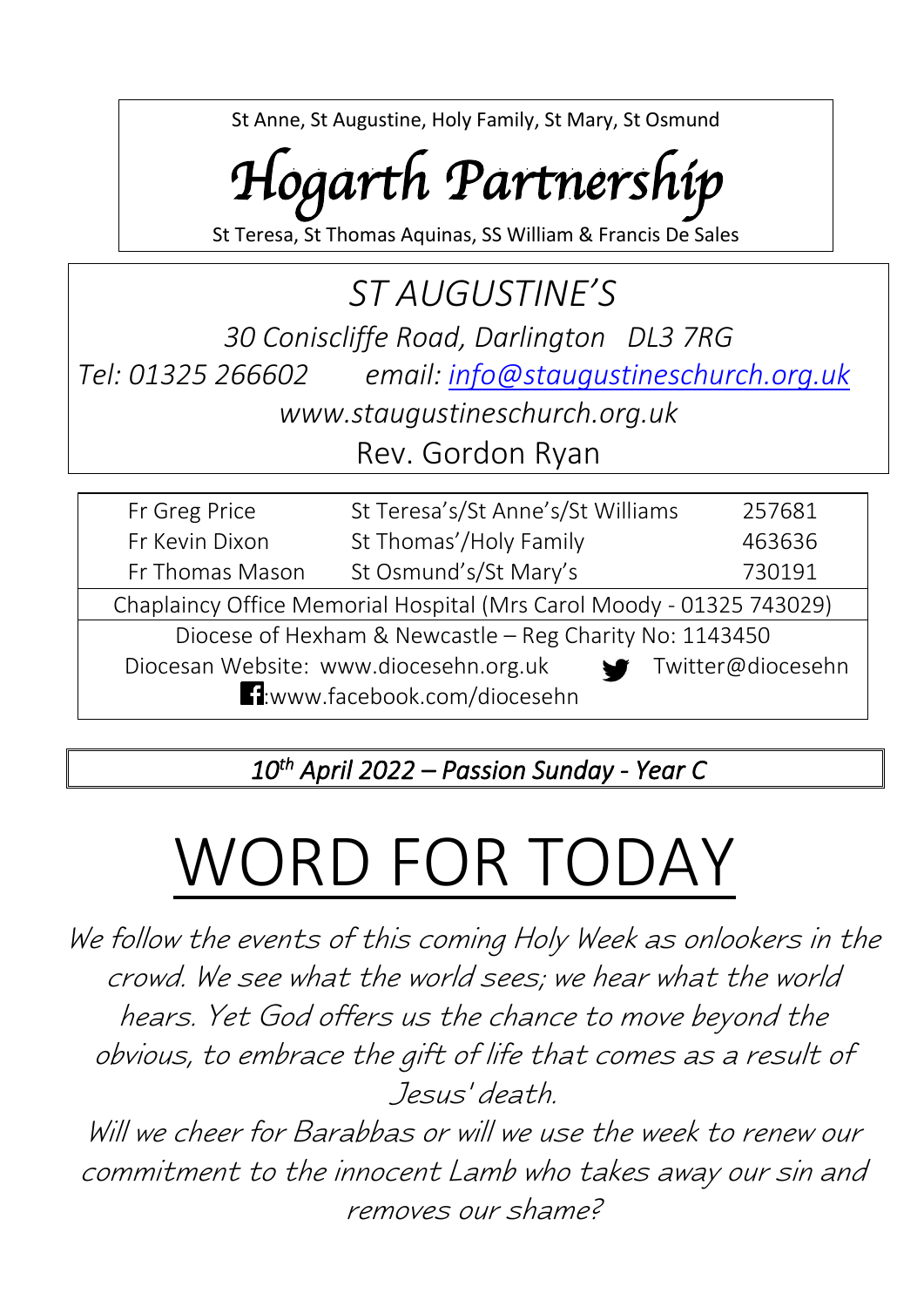#### St Augustine's Church No longer required to book in for Sunday Mass

Sunday 10<sup>th</sup> April – 9.15am – Vincent McCulla RIP Sunday 10<sup>th</sup> April – 6.30pm – Ian Cowan RIP Sunday 17<sup>th</sup> April - 9.15am – Chris Springfield RIP Sunday 17th April – 6.30pm – NO MASS

We will continue with our own guidelines as below.

- NO bookings required for the Sunday or weekday masses
- You are encouraged to continue to wear a face covering
- Sanitise hands on entry to the Church
- Social distancing still best practice perhaps if somebody is sitting down in front of you, don't use the kneelers.

#### HOLY WEEK

Begins with the blessings of the Palms today Monday - Mass at 12.15pm, Taize evening 7-8pm Wednesday – Mass at 7pm Maundy Thursday – Mass of the Lord's Supper - St Teresa's 7pm followed by watching here in St Augustine's from 9-11pm Good Friday – Stations of the Cross 10am, Act of Witness 11.00am Market Cross 3pm Celebration of the Passion Easter Vigil - Saturday 8pm Easter Sunday - Mass at 9.15am NO Sunday evening Mass

#### Finding Christ in the Eucharist, the poor and creation - A time of reflection April 9<sup>th</sup> 10.30am –12.30pm via zoom

This morning of reflection aims at widening our understanding about the connection between the Eucharist, food justice and the ecological crisis we are in. It will explore how we are nourished by the Eucharist and are invited to nourish others and the whole of creation.

Speaker is Fr. Chris Hughes and there will be an opportunity for sharing. [https://www.eventbrite.co.uk/e/finding-jesus-in-the-eucharist-the-poor-and-creation](https://www.eventbrite.co.uk/e/finding-jesus-in-the-eucharist-the-poor-and-creation-tickets-276896313327)[tickets-276896313327](https://www.eventbrite.co.uk/e/finding-jesus-in-the-eucharist-the-poor-and-creation-tickets-276896313327)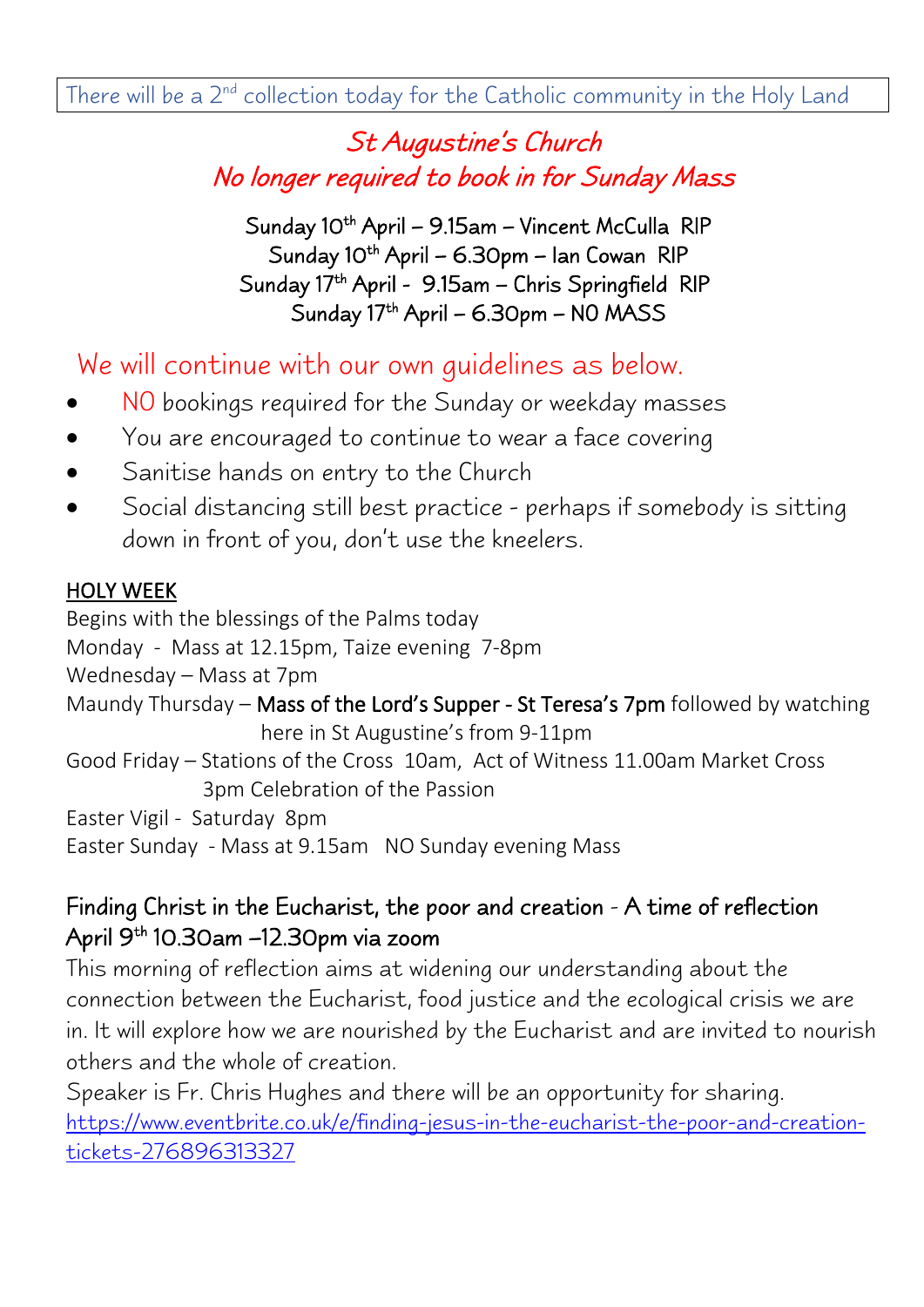#### 2022/23 - PARISH CLUB MEMBERSHIPS AND CAR PARK PERMITS

These must be renewed by the 30th of April 2022.

To renew either of these, we would like you to fill in all the details on the renewal form. This is because we would like to make sure our records are accurate and up to date.

Renewal forms may be obtained from:

- Our website <http://www.staugustinesparishcentre.co.uk/>
- The car park office
- The Parish Centre lobby

Please follow the instructions on the form.

You can drop the completed forms off at the attendant's cabin or leave them with us in the PC after Sunday Masses in April. We'll be there from 10.30 am and 7.30 pm.

We would prefer members to pay by electronic bank transfer or by card at the Parish Centre.

Once payment has been made, membership cards and car park permits can be collected from the Parish Centre at the times specified above, or from the car park office.

We would encourage you to be a member of our Parish Club as this helps support the various activities that we run at the Parish. Centre. You will also have to be a member of the Club to apply for a car parking permit.

The annual charges for membership and car parking will be held at last year's rates.



#### HENRY VIII IS BACK AT LAST!

The Hogarth Partnership Players begin their re-scheduled performances of 'HENRY A TUDOR MUSICAL' this month. They are back and performing for four nights from  $26<sup>th</sup>$  to  $29<sup>th</sup>$  April at St Augustine's Parish Centre, Darlington at 7.30pm. HENRY A TUDOR MUSICAL is a fast paced, historically accurate musical interpretation of life at Tudor Court. Set in period costume,

six wives come and go, high ranking courtiers plot and townsfolk endure rough justice. Tickets £5 each and are available from the Ticket Office 01325 265920 or Tel: 07846 278368 or email: [brian.humphrey@sky.com.](mailto:brian.humphrey@sky.com)

Tickets bought for the 2020 show can be exchanged for new 2022 ones via the Ticket Office in advance.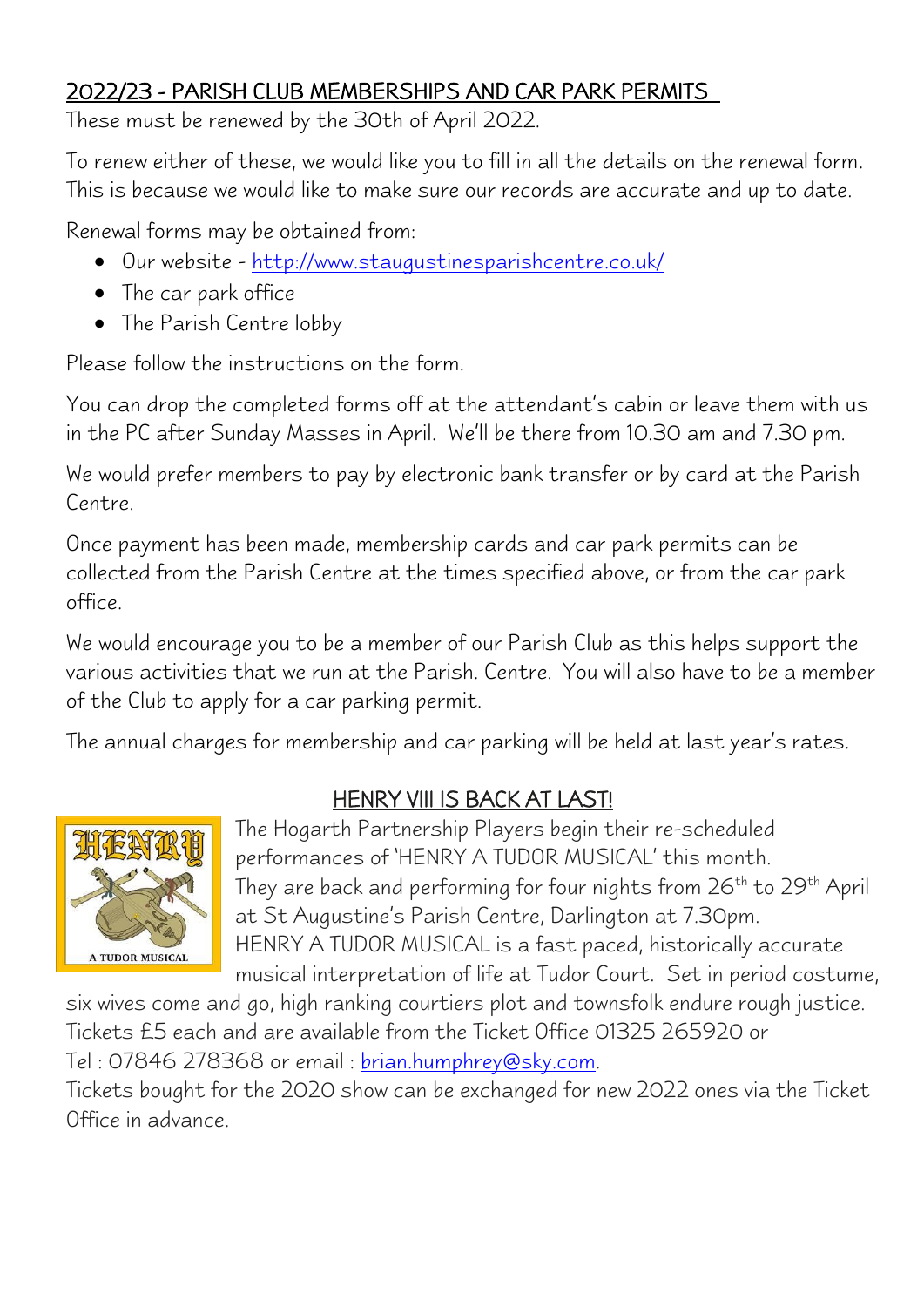#### First Reading; Isaiah 50:4-7

The Lord Yahweh has given me a disciples tongue. So that I may know how to reply to the wearied he provides me with speech. Each morning he wakes me to hear, to listen like a disciple. The Lord Yahweh has opened my ear.

For my part, I made no resistance, neither did I turn away. I offered my back to those who struck me, my cheeks to those who tore at my beard; I did not cover my face against insult and spittle.

The Lord Yahweh comes to my help, so that I am untouched by the insults. So, too, I set my face like flint; I know I shall not be shamed.

#### THE PSALM

My God, My God, why have you forsaken me, why have you forsaken, forsaken me?

#### Second Reading: Philippians 2:6-11

His state was divine, yet he did not cling to his equality with God but emptied himself to assume the condition of a slave, and became as men are; and being as all men are, he was humbler yet,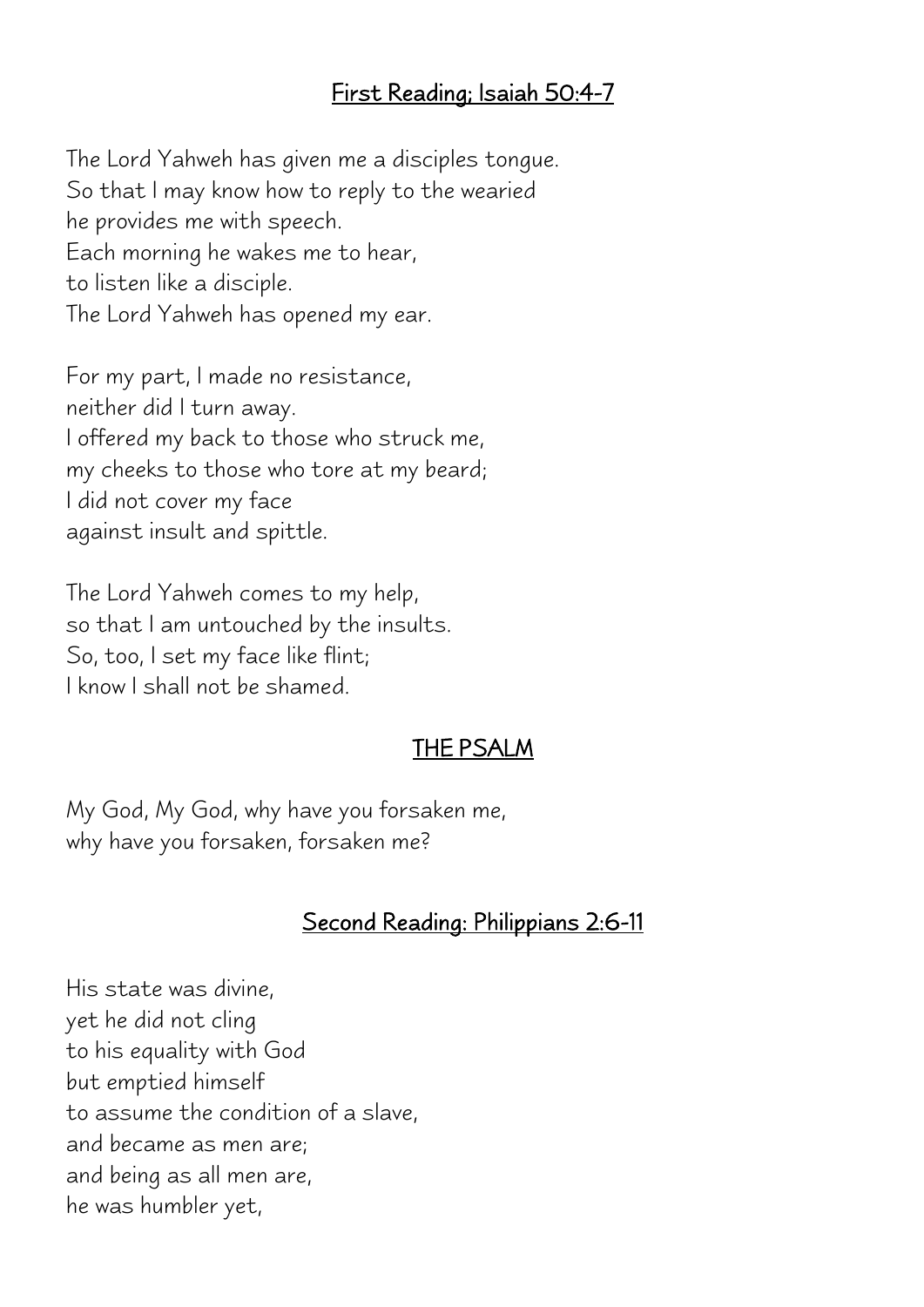even to accepting death, death on a cross. But God raised him high and gave him the name which is above all other names so that all beings in the heavens, on the earth and in the underworld, should bend the knee at the name of Jesus and that every tongue should acclaim Jesus Christ as Lord, to the glory of the Father.

#### Gospel: Luke 22:14-23:56

#### We will sit and listen to the Passion of St Luke

#### Crowd Responses:

- $1$   $N<sub>O</sub>$
- 2. Lord there are two swords here now
- 3. Lord, shall we use our swords
- 4. Play the prophet. Who hit you then?
- 5. If you are the Christ, tell us.
- 6. So you are the Son of God then?
- 7. What need of witnesses have we now? We have heard it for ourselves from his own lips.
- 8. We found this man inciting our people to revolt, opposing payment of tribte to Caesar, and claiming to be Christ, a King.
- 9. He is inflaming the people with his teaching all over Judaea; it has come all the way from Galilee, where he started, down to here.
- 10. Away with him! Give us Barabbas!
- 11. Crucify him! Crucify him!
- 12. He saved others; let him save himself if he is the Christ of God, the Chosen One.
- 13. If you are the king of the Jews, save yourself.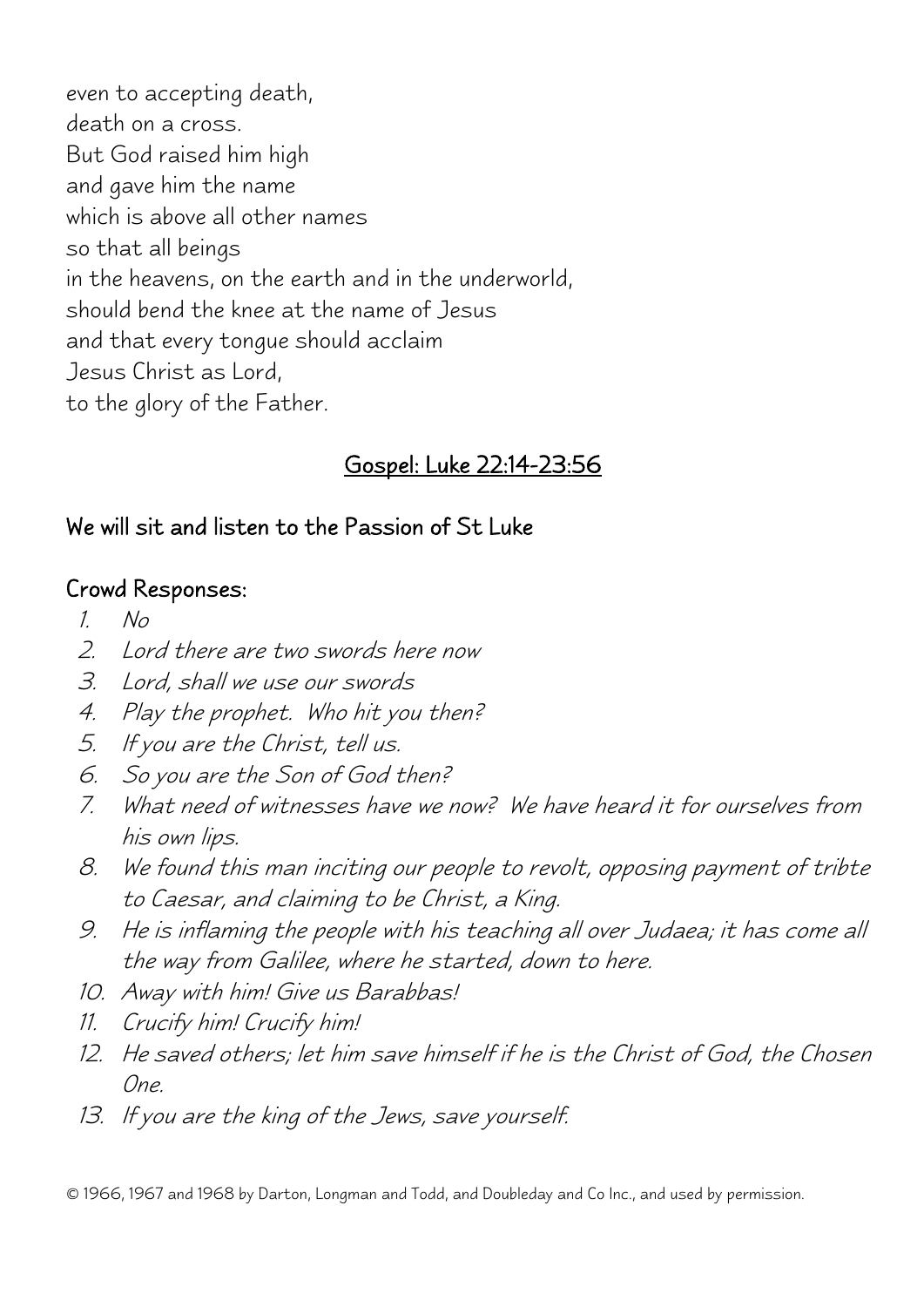#### DIOCESAN – VICARIATE FOR FAITH AND MISSION

The Vicariate for Faith and Mission has now produced the '*Encountering the* Son' booklet, which is the second of a series of three booklets to accompany the Year of the Eucharist and our Diocesan Synodal reflection. The booklet is available on the Diocesan website [https://diocesehn.org.uk/wp-content/uploads/2022/03/Year-of-the-](https://diocesehn.org.uk/wp-content/uploads/2022/03/Year-of-the-Eucharist-Encountering-the-Son-reflection-booklet.pdf)[Eucharist-Encountering-the-Son-reflection-booklet.pdf](https://diocesehn.org.uk/wp-content/uploads/2022/03/Year-of-the-Eucharist-Encountering-the-Son-reflection-booklet.pdf) 

#### LITURGY COURSES

The Diocesan Liturgy Team will be running the following courses in April and May: Welcomers' Course, New Extraordinary Ministers of Holy Communion Course and a Sacristans' Course. If you wish to find out more information about these courses and how to register for them, please contact the Faith & Mission admin team: [adminfaith.mission@diocesehn.org.uk.](mailto:adminfaith.mission@diocesehn.org.uk)

#### HOGARTH ALPHA - ON LINE

Do you want to explore your faith and ask the big questions on life? Then try Alpha! It's starting once again for our deanery and beyond, on *the 21<sup>st</sup> April at 7.30* for 12 weeks online.

Further information about Alpha can be found on the Hogarth Alpha partnership facebook page and please invite your friends. Siobhan Casswell will be happy to answer any questions!

Please email [Hogarthalphaonline@gmail.com](mailto:Hogarthalphaonline@gmail.com) to register your wish to attend or for further information re Alpha contact Keld O'Shea on this email.

#### THANK YOU TO OUR PIETY SHOP

St Augustine's SVP Conference were delighted to receive a very generous donation of £300 from the sale of goods in our Piety Shop. The donation comes at a time when the services of the SVP are in much demand and will make a big difference to those we support.

Our thanks go to Catherine and her helpers for all they do in providing a great range of inspirational items and for making the shop so welcoming. And to all who have bought goods from them, thank you for your support of the SVP through your purchases. Brian Humphrey - Treasurer

GAINFORD DRAMA CLUB present a heart-warming comedy play One Day I'll Fly Away. The play is on 20<sup>th</sup>, 21<sup>st</sup>, 22<sup>nd</sup> April at 7.30pm, Saturday matinee at 2pm, and then 26<sup>th</sup>, 27<sup>th</sup> and 28<sup>th</sup> April at 7.30pm at Gainford. Tickets £10.00 including programme available online at [https://www.ticketsource.co.uk/gainford](https://www.ticketsource.co.uk/gainford-academy-theatre)[academy-theatre](https://www.ticketsource.co.uk/gainford-academy-theatre)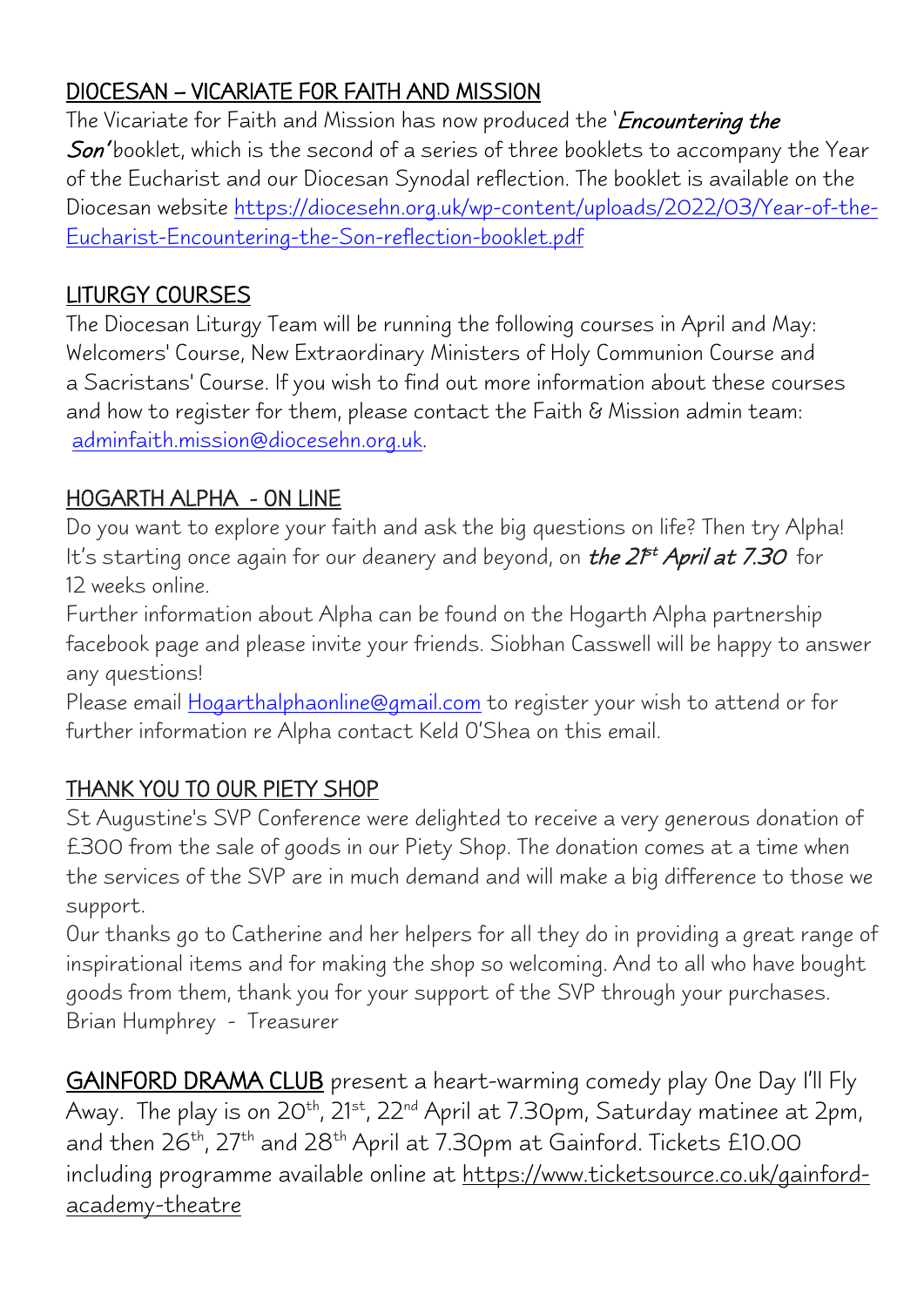#### THANK YOU FOR YOUR CONTINUED GENEROSITY

The following collections were taken over the last financial year.

| Day for Life             |         | £200.00 World Communications   | £200.00 |
|--------------------------|---------|--------------------------------|---------|
| Peters Pence             |         | £200.00 Clergy Training Day    | £146.00 |
| Lay Training Fund        |         | £5.00 Youth Ministry Trust     | £66.00  |
| Racial Justice Sunday    |         | £20.00 Catholic Education      | £5.00   |
| Home Mission             |         | £200.00 Apostleship of the Sea | £5.00   |
| World Mission Sunday     |         | £200.00 Cafod Fast Day 2021    | £139.00 |
| Cafod Fast Day 2022      |         | £74.00 Joe Plumb – Peru        | £30.00  |
| Ukraine Red Cross Appeal | £921.00 |                                |         |

#### Christmas Collection

We divided the Christmas Collection between the SVP and the Diocesan Justice & Peace Project giving them £607.00 each

#### Making a total of £3,625.00

We also forwarded to CAFOD £106.00 from the money box on the pillar in Church.

#### JUSTICE & PEACE

D**iocesan response to the Ukraine Crisis – A Message From Fr** Adrian Tuckwell Episcopal Vicar for Caritas

The Diocese of Hexham and Newcastle is looking into how it can safely welcome and support any Ukrainian Refugees who may find their way to the North East.



Unfortunately at the time of submitting this item for the bulletin, there has been no further advice from the Diocese on how their proposals are progressing.



PRAY WITH UKRAINE, PRAY FOR UKRAINE, PRAY FOR PEACE

Моліться з Україною, моліться за Україну, моліться за мир

We pray for the Church: that in this time of crisis, she may speak words of truth and justice, act with compassion and be a sign of Christ's love for all those who are suffering. Lord in your mercy…